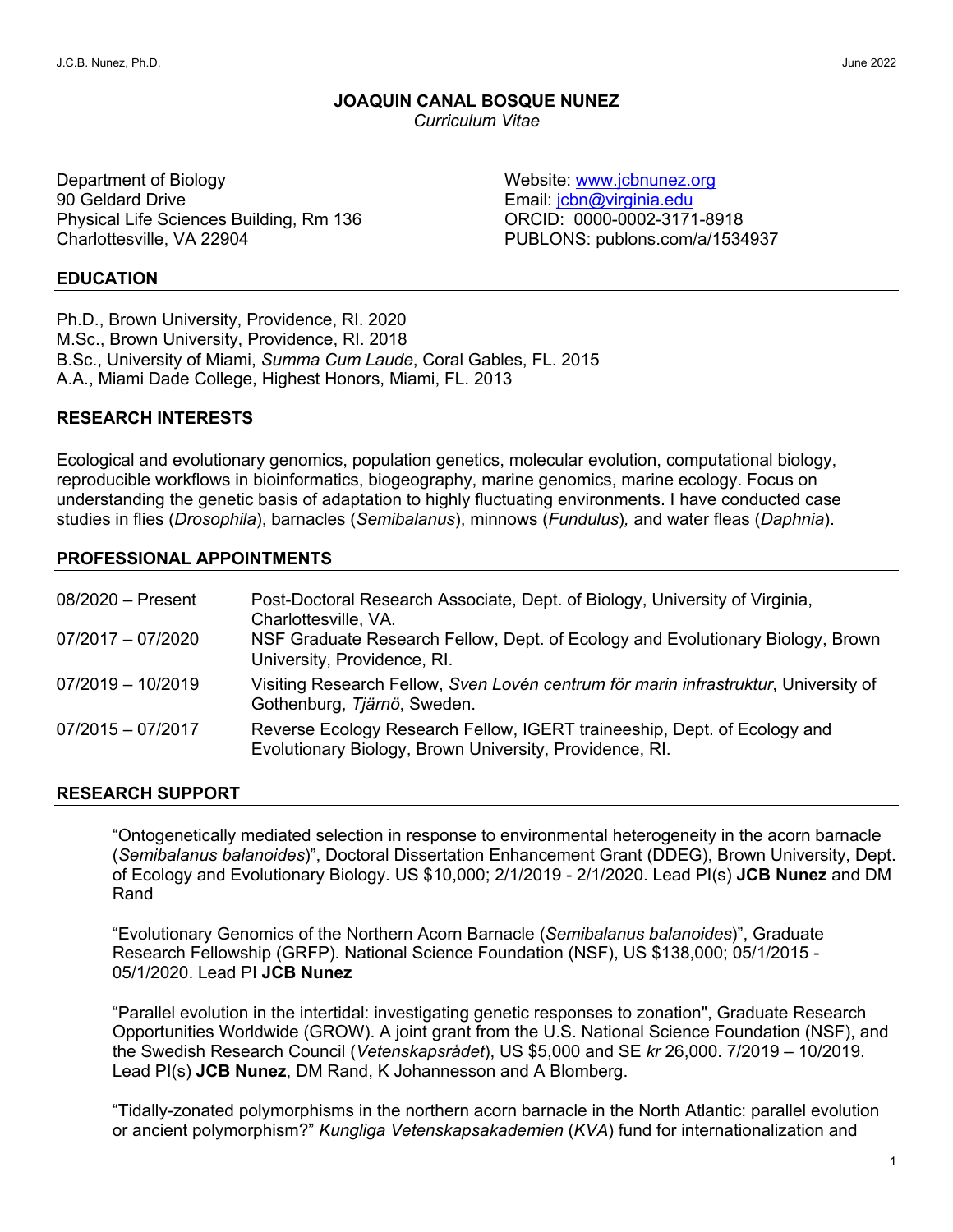scientific renewal at the Sven Lovén Centre. The Royal Swedish Academy of Sciences, SE *kr* 64,100; 12/21/2018 - 12/1/2019. Lead PI(s) **JCB Nunez** and K Johannesson

"Evolutionary Genomics of the Mitochondrial Genome in *Fundulus*", Small Undergraduate Research Grant Experience (SURGE). Rosenstiel School of Marine and Atmospheric Science, Amount: US \$1500; 1/20/2015 - 5/1/2015. Lead PI **JCB Nunez**

"Searching for signatures of natural selection in the mitochondrial genome in *Fundulus heteroclitus*", Small Undergraduate Research Grant Experience (SURGE). Rosenstiel School of Marine and Atmospheric Science, Amount: US \$1500; 1/20/2014 - 5/1/2014. Lead PI **JCB Nunez**

## **RESEARCH GRANTS AWARDED TO MENTEES**

#### *Undergraduate Mentees*

"Investigating Thermal Selection in the Mitochondria of the Northern Acorn Barnacle." Funded by the Karen T. Romer Undergraduate Teaching and Research Awards (UTRA; 2018), US \$3,500, Awarded to David A. Ferranti. Co-Mentored with David M. Rand at Brown University

"Characterizing the potential of Pool-Seq data for demographic inference." Funded by the Harrison Undergraduate Research Awards (HURA; 2022), US \$5,000. Awarded to David J. Bass. Co-Mentored with Alan O. Bergland at the University of Virginia

## **PUBLICATIONS<sup>1</sup>**

#### *Peer Reviewed Journals*

Barnard-Kubow K. B., Becker D., Murray C.S., Porter R., Gutierrez G., Erickson P., **Nunez J.C.B.**, Voss E., Suryamohan K., Ratan A., Beckerman A., Bergland A. O., "Genetic variation in reproductive investment across an ephemerality gradient in Daphnia pulex", *Molecular Biology and Evolution*, 2022; msac121, https://doi.org/10.1093/molbev/msac121

Kapun, M<sup>E</sup>., **J. C. B. Nunez<sup>E</sup>, M. Bogaerts-Márquez<sup>E</sup>, J. Murga-Moreno<sup>E</sup>, M. Paris<sup>E</sup>, J. Outten, M.** Coronado-Zamora, C. Tern, O. Rota-Stabelli, M. P. G. Guerreiro, S. Casillas, D. J. Orengo, E. Puerma, M. Kankare, L. Ometto, V. Loeschcke, B. S. Onder, J. K. Abbott, S. W. Schaeffer, S. Rajpurohit, E. L. Behrman, M. F. Schou, T. J. S. Merritt, B. P. Lazzaro, A. Glaser-Schmitt, E. Argyridou, F. Staubach, Y. Wang, E. Tauber, S. V. Serga, D. K. Fabian, K. A. Dyer, C. W. Wheat, J. Parsch, S. Grath, M. S. Veselinovic, M. Stamenkovic-Radak, M. Jelic, A. J. Buendía-Ruíz, M. J. Gómez-Julián, M. L. Espinosa-Jimenez, F. D. Gallardo-Jiménez, A. Patenkovic, K. Eric, M. Tanaskovic, A. Ullastres, L. Guio, M. Merenciano, S. Guirao-Rico, V. Horváth, D. J. Obbard, E. Pasyukova, V. E. Alatortsev, C. P. Vieira, J. Vieira, J. R. Torres, I. Kozeretska, O. M. Maistrenko, C. Montchamp-Moreau, D. V. Mukha, H. E. Machado, A. Barbadilla, D. Petrov, P. Schmidt, J. Gonzalez, T. Flatt and A. O. Bergland (2021). "Drosophila Evolution over Space and Time (DEST) - A New Population Genomics Resource." *Molecular Biology and Evolution*, msab259, DOI: https://doi.org/10.1093/molbev/msab259/. **Featured as the Journal Cover of the Feb 2022 Issue (Volume 39, Issue 2)**

**Nunez JCB**, Rong S., Ferranti DA<sup>U</sup>, Damian-Serrano A., Neil K.B., Glenner H., Elyanow R.G., Brown. BRP, Rosenblad MA, Blomberg A., Johannesson K., and Rand DM, 'From tides to nucleotides: genomic signatures of adaptation to environmental heterogeneity in barnacles.' Molecular Ecology, DOI: https://doi.org/10.1111/mec.15949

<sup>&</sup>lt;sup>1</sup> Underlined authors are mentees, undergraduates are indicated as <sup>U</sup>. Equal author contributions are indicated as <sup>E</sup>.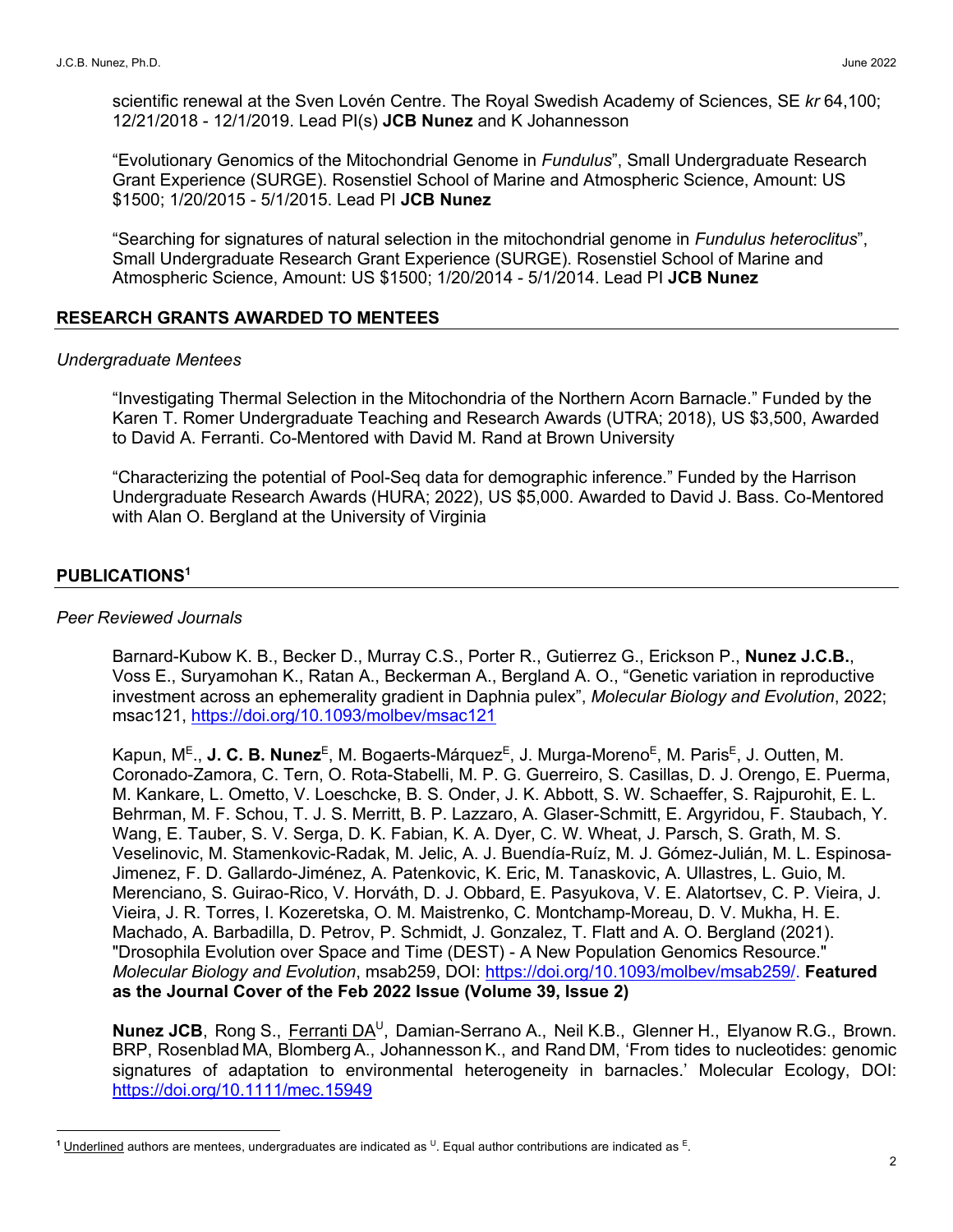**Nunez JCB**, Rong S, Damian-Serrano A, Burley JT, Elyanow RG, Ferranti DA<sup>U</sup>, Neil KB, Glenner H, Rosenblad MA, Blomberg A, Johannesson K, Rand DM. (2020) "Ecological load and balancing selection in circumboreal barnacles", *Molecular Biology and Evolution*, msaa227, DOI: https://doi.org/10.1093/molbev/msaa227

**Nunez JCB**, Flight PA, Neil KB, Rong S., Ericksson LA, Ferranti DA<sup>U</sup>, Ronsenblad MA, Blomberg, A, Rand DM. (2020) "Footprints of natural selection at the mannose-6-phosphate isomerase locus in barnacles." *Proc Natl Acad Sci USA*. 201918232. DOI: www.pnas.org/cgi/doi/10.1073/pnas.1918232117. Media coverage: *News from Brown*: Barnacles offer genetic clues on how organisms adapt to changing environments (Mar 2020); Brown University *Kudos*  (Feb 2020); NSF YouTube channel: How do barnacles survive environmental changes?

Brown BRP, **Nunez JCB**, Rand DM. (2020) 'Characterizing the cirri and gut microbiomes of the intertidal barnacle *Semibalanus balanoides.*' *anim microbiome 2, 41.* DOI: https://doi.org/10.1186/s42523-020-00058-0

**Nunez JCB**, Biancani L, Flight PA, Rand DM, Crawford DL, and Oleksiak MF. (2018) 'Stable genetic structure and connectivity in pollution-adapted and nearby pollution-sensitive populations of *Fundulus heteroclitus*.' *Royal Society Open Science* (5): 171532. DOI: http://dx.doi.org/10.1098/rsos.171532.

**Nunez JCB** and Oleksiak MF. (2016) 'A Cost-Effective Approach to Sequence Hundreds of Complete Mitochondrial Genomes'. *PLoS ONE* 11(8): e0160958. DOI: https://doi.org/10.1371/journal.pone.0160958.

**Nunez JCB**<sup>E</sup>, Seale TP<sup>E</sup>, Fraser MA<sup>E</sup>, Burton TL<sup>E</sup>, Fortson TN<sup>E</sup>, Hoover D, Travis J, Oleksiak MF, Crawford DL. (2015) 'Population Genomics of the Euryhaline Teleost *Poecilia latipinna'*. *PLoS ONE* 10(9): e0137077. DOI: https://doi.org/10.1371/journal.pone.0137077.

#### *Chapters in Books*

**Nunez JCB**, Elyanow RG, Ferranti DA<sup>U</sup>, Rand DM, 'Population Genomics and Biogeography of the Northern Acorn Barnacle (*Semibalanus balanoides*) using Pooled-Sequencing Approaches.' In *Population Genomics*: Marine Organisms Series, edited by Marjorie Oleksiak and Om Rajora, Springer, Cham. DOI: https://doi.org/10.1007/13836\_2018\_58.

#### *Technical Notes*

**Nunez, JCB.,** M. Paris, H. Machado, M. Bogaerts, J. Gonzalez, T. Flatt, M. Coronado, M. Kapun, P. Schmidt, D. Petrov and A. Bergland (2021). "Note: Updating the metadata of four misidentified samples in the DrosRTEC dataset." bioRxiv 2021.01.26.428249. DOI:https://doi.org/10.1101/2021.01.26.428249

# **AWARDS & ACCOLADES**

## *Professional accolades*

DeLill Nasser Award (2022), The Genetics Society of America (GSA)

#### *Scholastic accolades*

Honors in Marine Science (2015), President's Honor Roll (2013-2015), Provost's Honor Roll (2013- 2015), and Dean's List (2013-2015), University of Miami

Honors in Biology (2013), Dean's List (2011-2013), Miami Dade College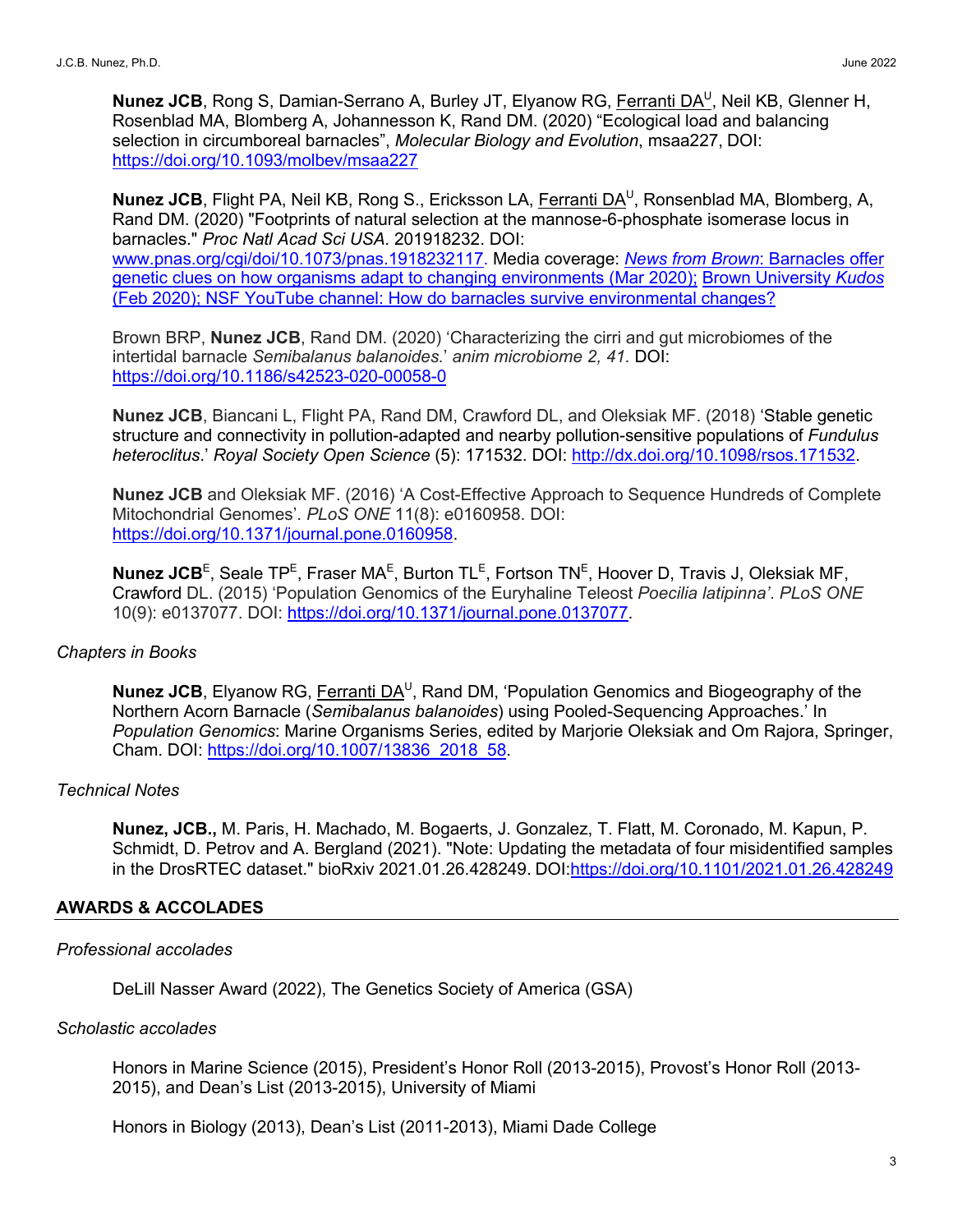Honorable Mention, Goldwater scholarship competition, Barry M. Goldwater Foundation, 2014

#### *Scholarships*

Rosenstiel School General Scholarship, University of Miami, 2014

*Phi Theta Kappa* (ΦΘΚ) Presidential Scholarship, University of Miami, 2013

SIGMA Scholarship, National Science Foundation & Miami Dade College, 2012

James M. Ragen Jr. Scholarship, Miami Dade College, 2012

## **ACADEMIC PRESENTATIONS**

#### *Invited Talks*

- 2022: University of Oregon, Institute of Ecology and Evolution, Eugene, OR, USA (**Upcoming**)
- 2021: *DrosEU*: European Drosophila Population Genomics Consortium, Virtual Conference Miami Dade College, STEM ARCOS Program, Miami, FL, USA
- 2020: University of Virginia, Department of Biology, EEB seminar, VA, USA
- 2019: University of Gothenburg, *Tjärnö* Marine Laboratory, Sweden University of Gothenburg, Department of Chemistry and Molecular Biology, Sweden University of Vermont, Department of Biology, VT, USA

#### *Contributed Talks*

2022: Nunez JCB, A. Bangerter, C. S. Murray, A. O. Bergland., 'The not-so-secret life of flies: seasonal cycles of boom-and-bust demography drive evolution in Drosophila. 2022 Evolution meeting. June 24-28, Cleveland, OH, USA

Bergland AO, Nunez JCB, Bangerter A., 'Seasonally varying thermal selection drives supergene-based adaptation in Drosophila. 2022 Evolution meeting. June 24-28, Cleveland, OH, USA

Nunez JCB, A. Bangerter, C. S. Murray, Y. Yu, B. A. Lenhart, P. A. Erickson, A. O. Bergland. 'Do supergenes mediate seasonal adaptation in overwintering *Drosophila*?' 63rd Drosophila Research Conference. April 6-10, 2022. San Diego, CA, USA

2019: Nunez JCB, Flight PA, Neil KB, Ferranti DA, Rosenblad MA, Blomberg A, and Rand DM. 'From classic allozymes to whole genomes: characterizing the genetic basis of adaptation to heterogeneous environments in intertidal barnacles.' 2019 Gordon Conference (GRC) and Gordon Research Seminar (GRS): Ecological & Evolutionary Genomics. Southern New Hampshire University, Manchester NH. July 13-19, 2019

Nunez JCB, Flight PA, Neil KB, Ferranti DA, Rosenblad MA, Blomberg A, and Rand DM. 'Ecological genetics of a classic allozyme polymorphism: Mpi in intertidal barnacles.' Evolution 2019, Providence RI. June 21-25, 2019

2018: Nunez JCB, and Rand DM. 'Natural selection shapes functional genetic variation at intertidal microhabitats in the Northern Acorn Barnacle'. Marine Evolution 2018, Marcus Wallenberg Symposium.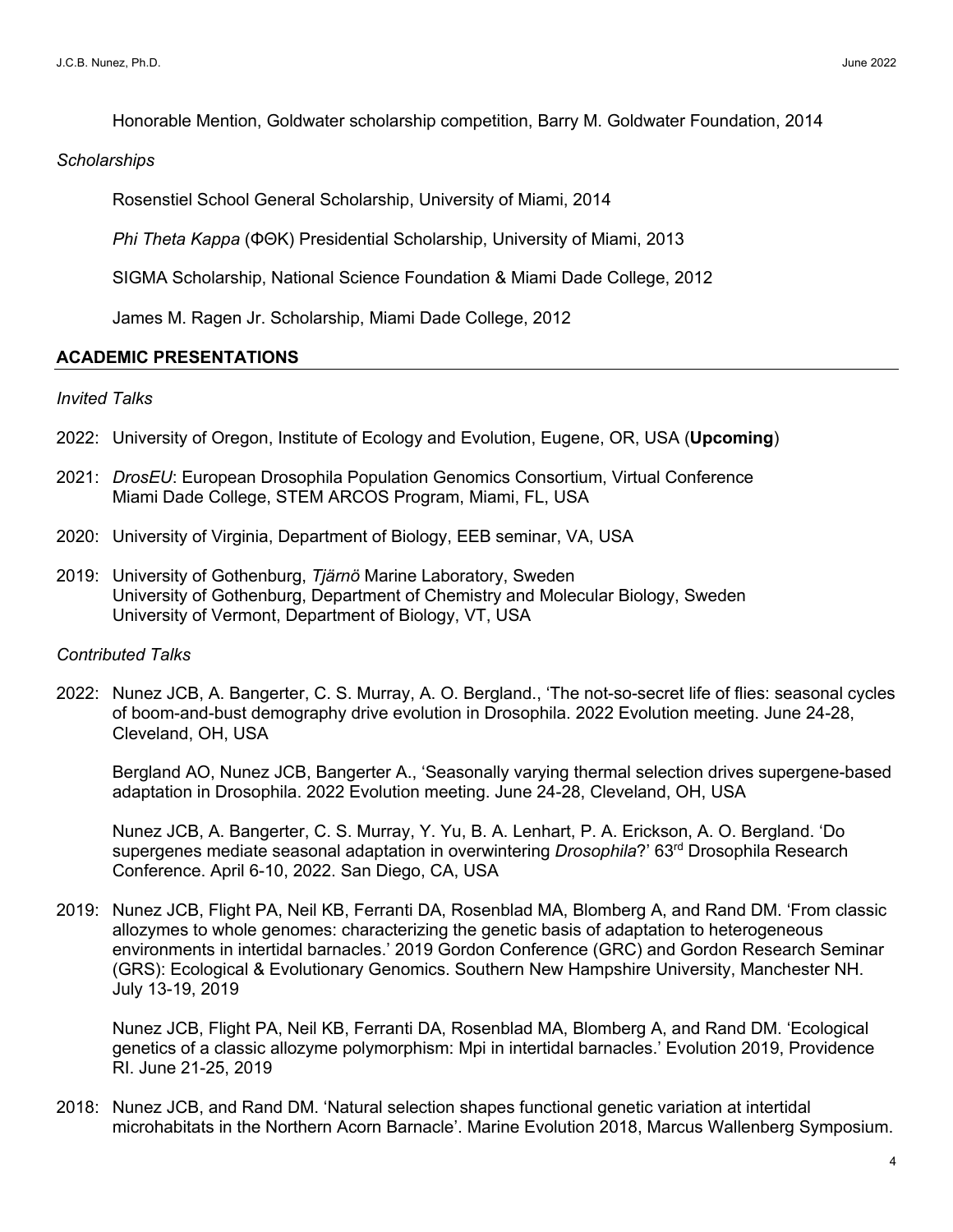Centre for Marine Evolutionary Biology at University of Gothenburg, Strömstad, Sweden, May 15 – 17, 2018

Nunez JCB, Elyanow RG, Brown BR, Rand DM. 'Ecological Genomics of microhabitat adaptations in the Northern Acorn Barnacle'. 2018 Annual Binghamton University Biology Department Symposium. Binghamton University, Binghamton, NY, January 12 –13, 2018.

- 2017: Nunez JCB, Elyanow RG, Brown BR, Rand DM. 'Ecological genomics of thermal adaptation: Genome wide screens in acorn barnacles reveal multiple loci responding to thermal gradients at tidal microhabitats.' 2017 Gordon Conference (GRC): Ecological & Evolutionary Genomics. University of New England, Biddeford, ME, 07/16/2017 - 07/21/2017
- 2016: Nunez JCB, Elyanow RG, Brown BR, Rand DM. 'Transatlantic population genomics of the northern acorn barnacle (*Semibalanus balanoides*): a comparison of  $F_{ST}$  outliers using different reference assemblies.' Evolution 2016, Austin, Texas, June 16 – 21, 2016

Nunez JCB, Barnes L, Flight P, Rand DM, Crawford DL, Oleksiak MF. 'Populations of *Fundulus heteroclitus* adapted to pollution show high levels of genetic diversity'. RI NSF EPSCoR Research Symposium. University of Rhode Island, Narragansett, RI, April 14, 2016.

- 2015: Nunez JCB, Baris TZ, Crawford DL, Oleksiak MF, 'Genetic Variation in Mitochondrial Genomes from Populations of *Fundulus heteroclitus* Distributed Along a Thermal Cline', Integrative and Comparative Biology 55, E134-E134, January 5, 2015.
- 2014: Nunez JCB, Baris TZ, Crawford DL, Oleksiak MF, 'Mitochondrial Genomes and Oxidative Phosphorylation from Populations of *Fundulus heteroclitus* Distributed Along a Thermal Cline', American Physiological Society (APS): Comparative Approaches to Grand Challenges in Physiology. San Diego, CA, October 6, 2014.

# **TEACHING**

# *Instructor of Record*:

Evolutionary Genomics (2022 J-term, BIOL4585), University of Virginia, Charlottesville, VA. Upper-level seminar. 10-15 students (awards 3 credits). Course website: https://www.jcbnunez.org/biol4585j

# *Invited co-Instructor*:

Ecological Genomics (2019, BIOL2440) University, Providence, RI. Upper-level seminar which I cotaught with my PhD advisor, Prof. David M. Rand. 10-15 students (awards full graduate credit).

# *Head Teaching Assistant & Invited Lecturer*:

Evolutionary Biology (2015-2018, BIOL048), Brown University, Providence, RI. 60-80 students (awards full undergraduate credit).

Biostatistics (2017, BIOL0495), Brown University, Providence, RI. 40 students (awards full undergraduate credit)

Introductory Biology (2014, BIL 161), University of Miami, Coral Gables, FL. Laboratory section. ~20 students (awards 1 credit).

# *Seminar Leader*: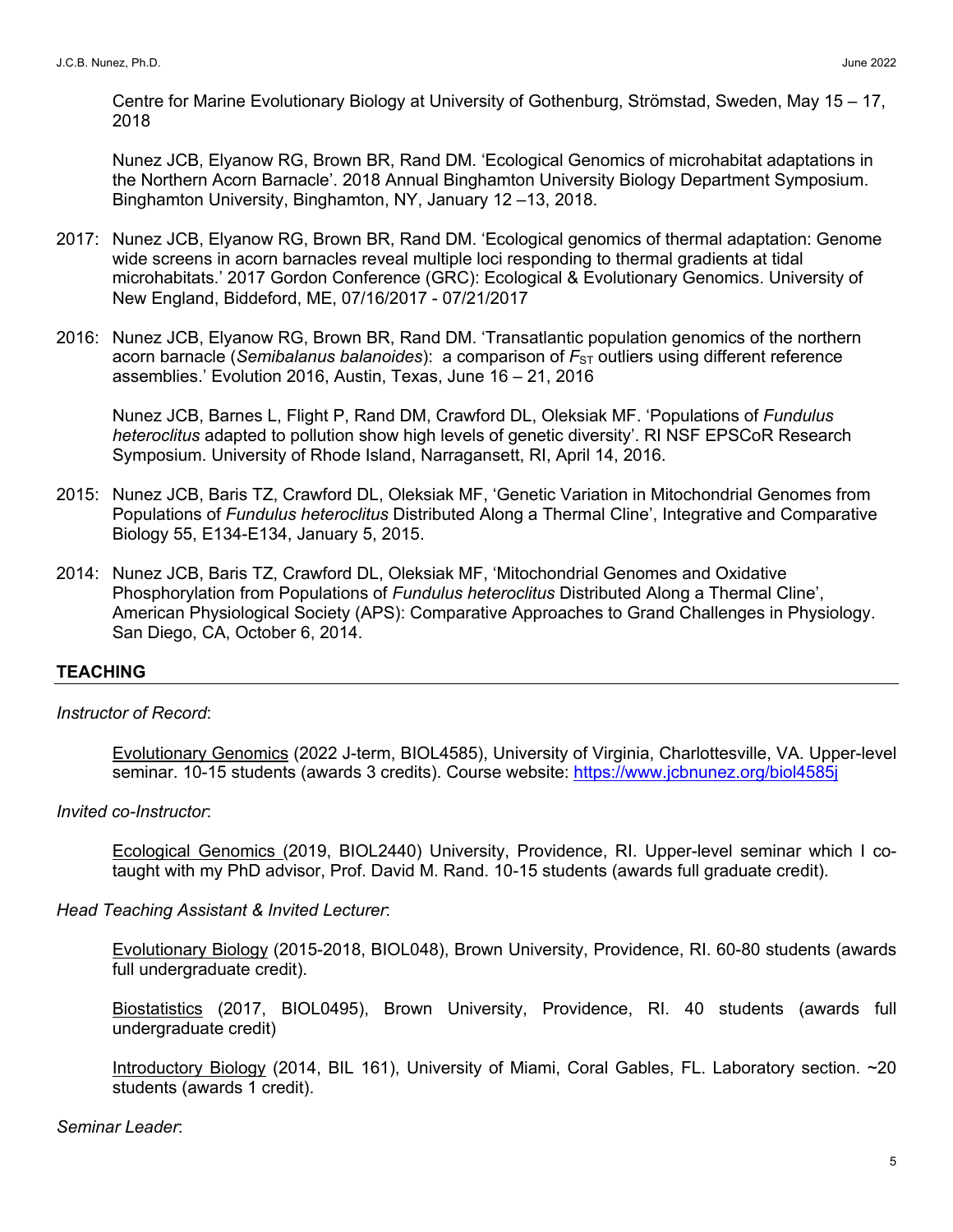First Readings Seminar (2016), Brown University, Providence. This is a day-long workshop for Brown first-year students. 20 students (No credit awarded, part of new student orientation).

#### **MENTORING**

*The following are students with whom I work closely and provide support under the guidance of the lab P.I.*

- Connor S. Murray (2020-Present), Ph.D. *candidate in* Biology, University of Virginia; Faculty advisor/PI: Alan O. Bergland. Project: *Population genomics and biogeography of Daphnids.*
- Benedict Adam Lenhart (2020-Present), Ph.D. *candidate in* Biology, University of Virginia; Faculty advisor/PI: Alan O. Bergland. Project: *Population genetics and physiology of starvation resistance in D. melanogaster.*
- Yang Yu, (2020-Present), Ph.D. *candidate in* Biology, University of Virginia; Faculty advisor/PI: Alan O. Bergland. Project: *Investigating the role of phenotypic plasticity in responses to seasonality in D. melanogaster.*
- David J. Bass (2022-Present), Sc.B. student Statistics, University of Virginia; Faculty advisor/PI: Alan O. Bergland. Project: *Developing a framework for demographic inference using Pool-Seq.* Bass was awarded a Harrison Undergraduate Research Award (HURA) from UVA.
- Celina I. Vasquez-Caballero (summer 2022), Sc.B. student Biology, University of Virginia, Part of the Louis Stokes Alliances for Minority Participation (LSAMP) program. Faculty advisor/PI: Alan O. Bergland. Project: *inferring fruit preference for orchard drosophilids*.
- Feby S. Abraham (summer 2022), A.A. student Physical and Natural Sciences, Piedmont Virginia Community College, Part of the Louis Stokes Alliances for Minority Participation (LSAMP) program. Faculty advisor/PI: Alan O. Bergland. Project: investigating drosophilid community composition across an altitude cline.
- Ian Light (2019-2020), Sc.B. Biology, Brown University with honors; Faculty advisor: David M. Rand. Project: *Chromosomal segregation in flies with different mitotypes*. Light's work was recognized with the James Kidwell Prize in Genetics and Population Biology from Brown University
- David A. Ferranti (2017-2019), Sc.B. Biology, Brown University with honors; Faculty advisor: David M. Rand. Project: *Trans-arctic demography of the acorn barnacle.* Ferranti was awarded a Karen T. Romer Undergraduate Teaching and Research Awards (UTRA) from Brown University

# **CERTIFICATIONS**

# *Scientific*

"GENETICS Peer Review Training Program". Genetic Society of America (GSA). Jan 19, 2022-Present. The basics of peer-review (Taught by Prof. James Birchler, Editorial Board). [**Certification in process**]

"Reproducible Data Science for Population Genetics." Lead by Dr. Thibaut Jombart and Dr. Zhian Kamvar. Hosted by PR Statistics. October 23rd to 27th, 2017, at Margam Discovery Centre, Wales, United Kingdom.

"Triple A Workshop for Genome Sequence analysis: How to Assemble, Annotate and Analyze whole genome sequence data." Hosted by the Swiss Federal Institute of Technology (*ETH Zürich*) – Congressi Stefano Francini: January 15 to January 20, 2017, Monte Verita, Ascona, Switzerland.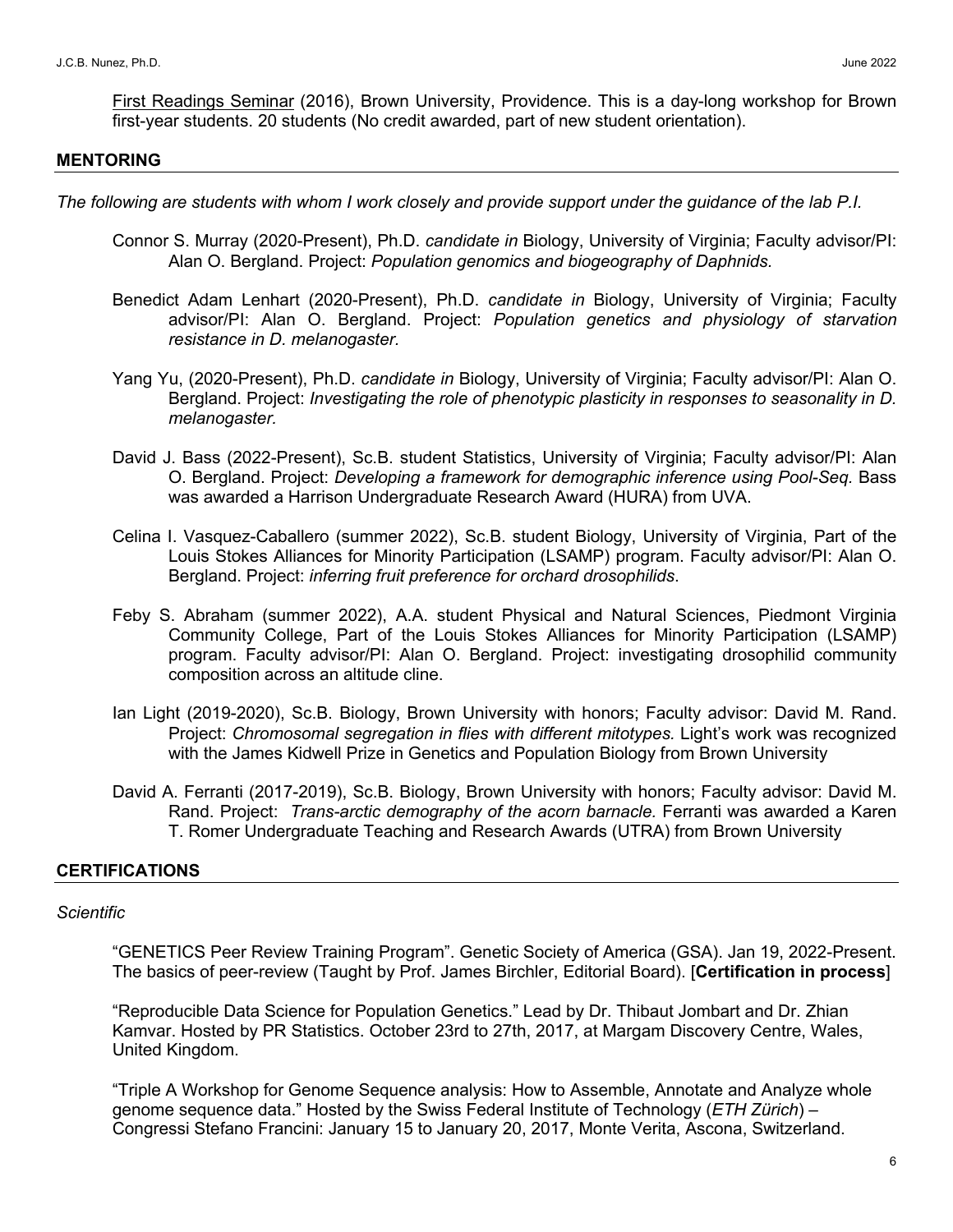Initiative to Maximize Student Development (IMDS) seminars completed: "Scientific Writing Key Principles" (July 2015), "Reading Scientific Publications" (August 2015), and "The Three Rs: Research Data Management, Reproducibility and Researcher Recognition" (January 2016). "Mentoring in Science" (June 2019). Brown University, Providence, RI.

## *Teaching*

"Teaching Certificate II: course design." Hosted by the Harriet W. Sheridan Center for Teaching and Learning: Spring 2019. Brown University, Providence, RI.

"Teaching Certificate I: critical reflection and inclusive classrooms, rhetorical practice and classroom, communication, learning design, engaged learning." Hosted by the Harriet W. Sheridan Center for Teaching and Learning: Fall 2016. Brown University, Providence, RI.

"Teaching with Technology Institute: a weeklong seminar exploring the relationship between pedagogy and technology". Attended with faculty mentor David M. Rand. May 23 – 27, 2016, Brown University, Providence, RI. This led to re-tooling of the Discussion Sections of the course BIOL048 with more flipped content and active learning materials.

## *Service*

"Introduction to Equity Literacy." A 4-hour professional course hosted by the Equity Literacy Center. Issued on: 2021-04-24. Certificate ID: https://www.equitylearn.com/certificates/potnnfmvfk

"Understanding Equity and Inequity." A 4-hour professional course hosted by the Equity Center Institute. Issued on: 2021-04-24. Certificate ID: https://www.equitylearn.com/certificates/wtrgszqfbt

# *Institutional*

"Biomedical Responsible Conduct of Research (RCR)" (ID 48766728). Delivered by the *Collaborative Institutional Training Initiative.* Training on May 4-5, 2022. *Does not expire*. University of Virginia, Charlottesville, VA.

"Conflicts of Interest (COI)" (ID 45507375). Delivered by the *Collaborative Institutional Training Initiative* (CITI training)*.* Training on Oct 6, 2021. Expires Oct 5, 2025. University of Virginia, Charlottesville, VA.

"Undue Foreign Influence: Risks and Mitigations" (ID 45507376). Delivered by the *Collaborative Institutional Training Initiative* (CITI training)*.* Training on Oct 6, 2021. *Does not expire*. University of Virginia, Charlottesville, VA.

# **SERVICE**

# *To the Profession:*

Reviewer for Scientific Journals: *Genetics*, *Molecular Ecology*; *Journal of Heredity*; *Scientific Reports, Biological Journal of the Linnean Society*, *Evolutionary Applications, Peer J.*

Find all verified reviews at my **Publons profile**: publons.com/a/1534937/

External reviewer for the Woods Hole Sea Grant Competition. https://seagrant.whoi.edu/

# *To the University:*